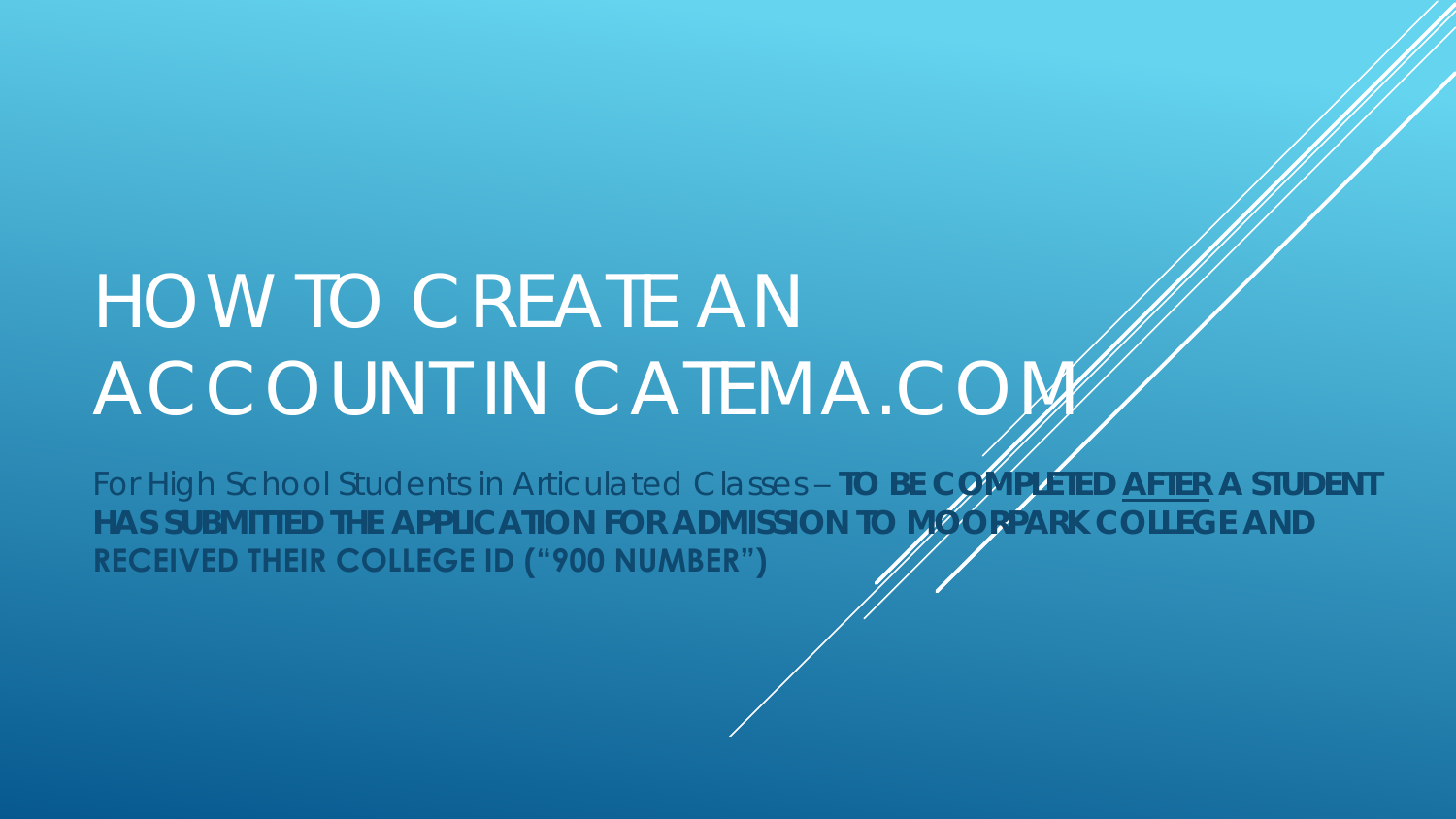## INSTRUCTIONS (PLEASE READ CAREFULLY!)

In addition to applying to Moorpark College and obtaining a college student ID number *(commonly referred to as a "900 Number"), all students seeking college credit for a high school articulated course must create an account at CATEMA.com. CATEMA is a secure*  database which allows high school teachers to report final grades to the college. The *grade reported in CATEMA by a teacher is the grade which will appear on a student's college transcript. The following pages contain screen images from CATEMA.*

- 1. Use the screen images and accompanying directions to create an account in CATEMA, and to locate and select your specific high school class
- 2. Tip: Some internet browsers (examples include Internet Explorer, Firefox, and Googles Chrome) may work better than others for CATEMA. Consider switching to a different browser if you are having trouble viewing all of the options seen in the screen shots.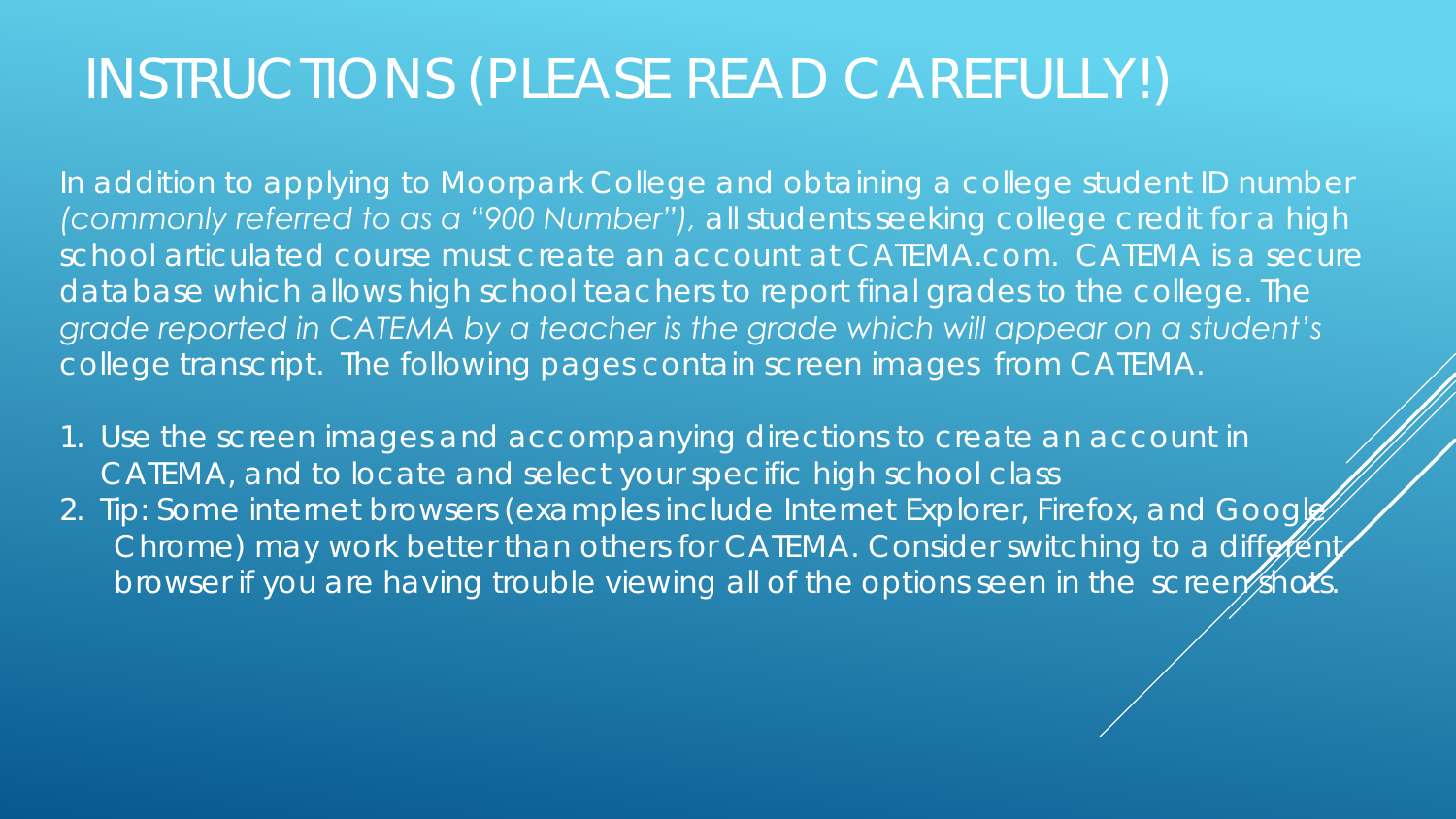**1. Go to www.CATEMA.com and select Ventura Community College District from the list of schools and districts. To avoid issues, be careful not to select any other option!** 

| Services & Training<br>CATEMA <sup>™</sup> Demo<br>What's New?<br><b>Product Info</b>                   |
|---------------------------------------------------------------------------------------------------------|
| <b>Online Registration &amp; System Management</b><br>for Career And Technology Education               |
| CATEMA <sup>™</sup> System - Site Login Directory                                                       |
| <b>Riverside Community College District - Riverside, CA</b><br>Sacramento City College - Sacramento, CA |
| Saddleback College - Mission Viejo, CA<br>San Bernadino Valley College - San Bernadino, CA              |
| San Diego Community College - San Diego, CA                                                             |
| <b>Solano Community College - Fairfield, CA</b><br>South Plains Tech Prep - Lubbock, TX                 |
| Southwestern College - Chula Vista, CA                                                                  |
| St. Louis Community College - St. Louis, MO<br><b>STAR Tech Prep - Uvalde, TX</b>                       |
| Tech Dron Dolomans Douar DE<br>Ventura Community College District - Ventura, CA                         |
| Victor Valley College - victorville, CA<br>Washtenaw Community College - Ann Arbor, MI                  |
|                                                                                                         |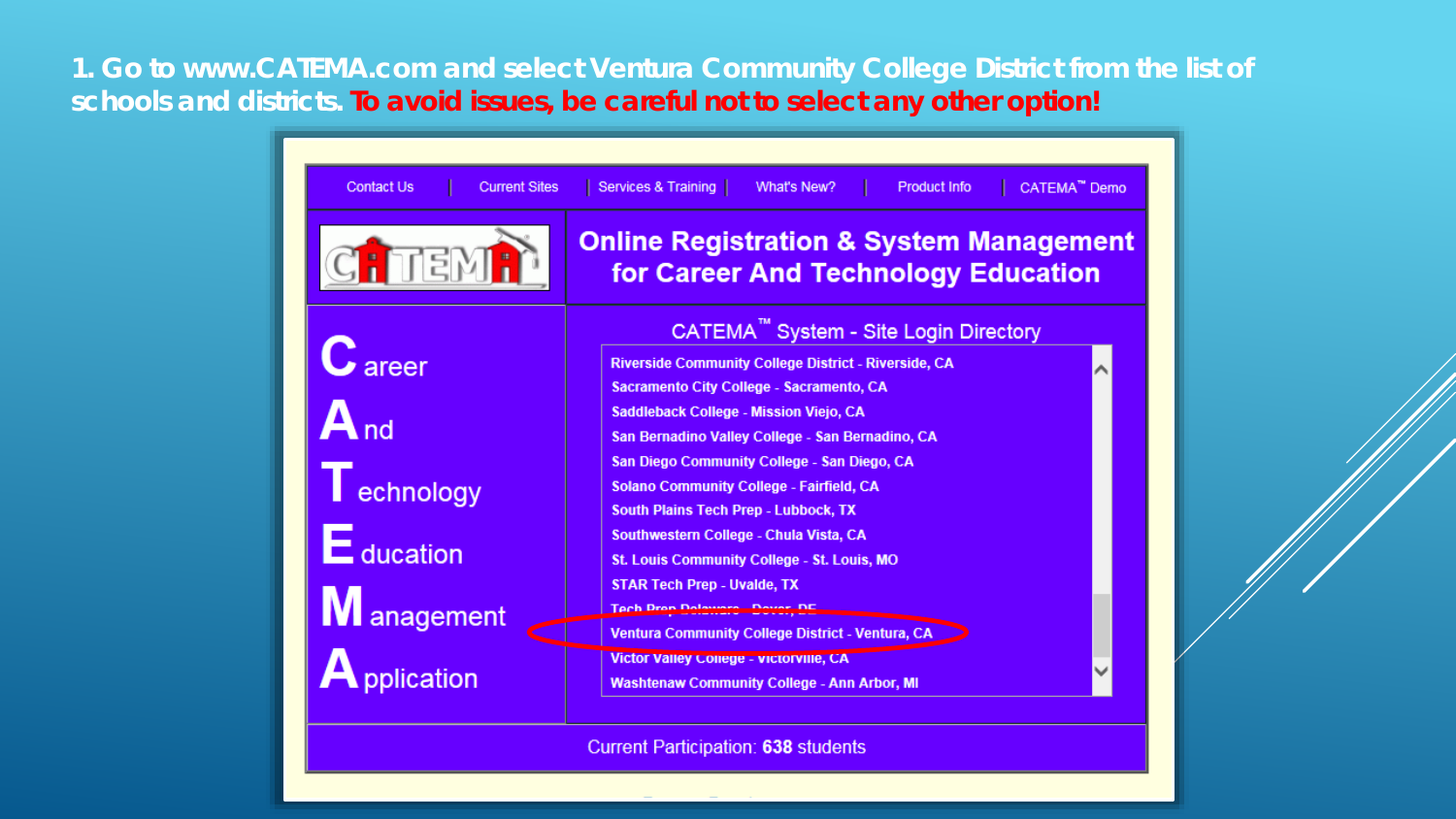## **2. Click "New Students" at the top of the page, then click 'Create Account" from the drop-down menu.**

**IF YOU HAVE USED CATEMA BEFORE, Click "Go to Student Login Assistant," then enter the requested information, click "Add New Enrollment Record," and skip to Step 5 of this these instructions.)**

|                                         | <b>New Students</b><br>Home.<br><b>Create Account</b><br>nformation<br><b>STEP</b> | <b>New Teachers</b><br>Visitors                                                                                                                                                                                                                                                                               | Colleges |  |
|-----------------------------------------|------------------------------------------------------------------------------------|---------------------------------------------------------------------------------------------------------------------------------------------------------------------------------------------------------------------------------------------------------------------------------------------------------------|----------|--|
| TIP: Make sure your screen shows this!! | ┳                                                                                  | Ventura County Community College District                                                                                                                                                                                                                                                                     |          |  |
|                                         | <b>Username</b><br>Password<br><b>LOCIT</b>                                        | (For Users with Existing Account)<br>Forgot Password?<br>Returning STUDENTS!, if you already have a login account,<br><b>Go To Student Login Assistant</b><br>View Student Login Information<br>CATEMA <sup>®</sup> System<br>Privacy & Security<br><b>Browser Requirements</b><br>ppyright STATco™ 2001-2017 |          |  |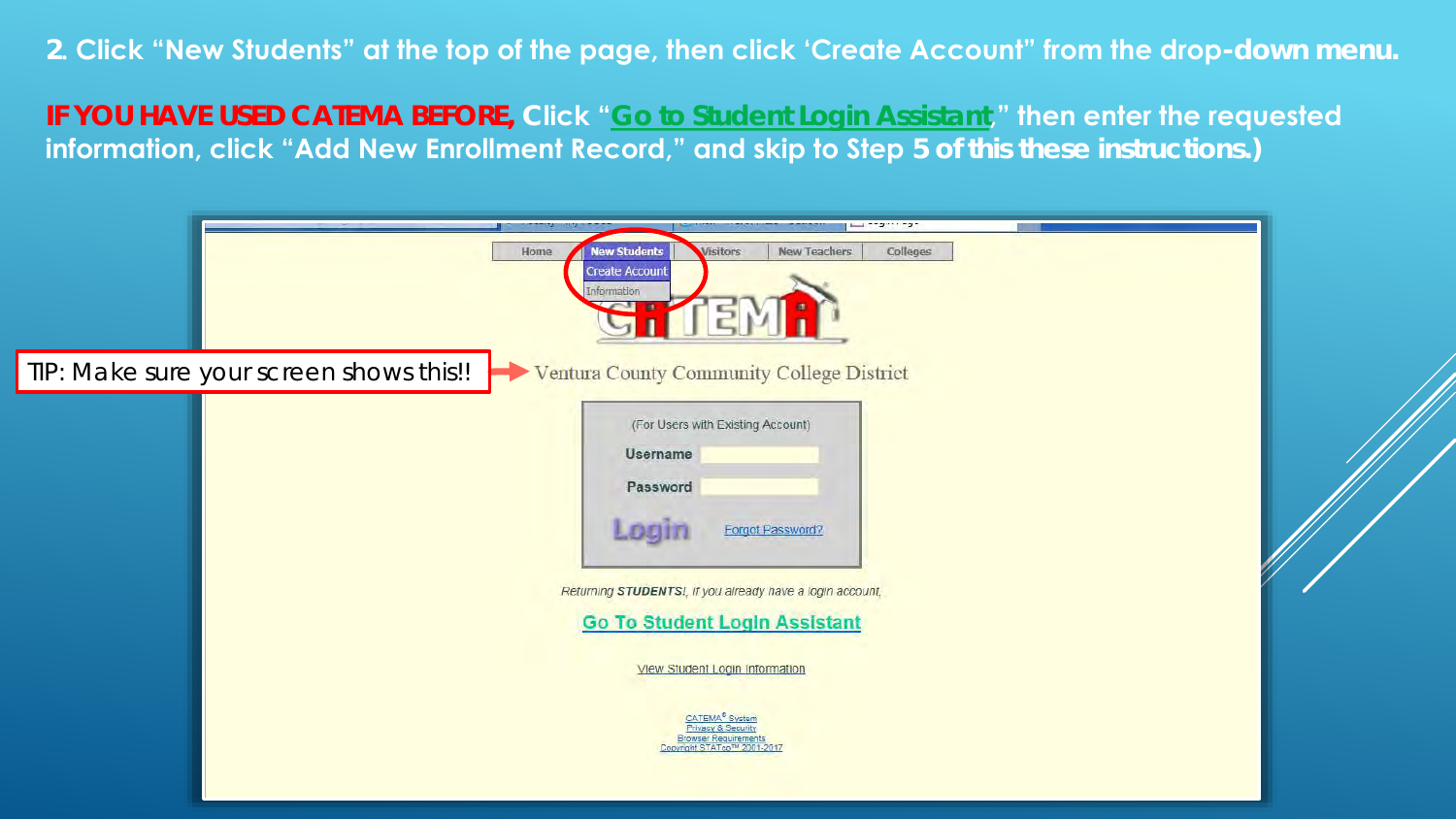**3. Enter ALL of the information requested below. For "College ID" and "Program Preference" use the additional information provided on the right. Click "Next" when finished.** 

|                                                               |                                                                                                                                                                                 | *Required Data                                                                                                                                                                                                                                                                |
|---------------------------------------------------------------|---------------------------------------------------------------------------------------------------------------------------------------------------------------------------------|-------------------------------------------------------------------------------------------------------------------------------------------------------------------------------------------------------------------------------------------------------------------------------|
| First Name*                                                   |                                                                                                                                                                                 |                                                                                                                                                                                                                                                                               |
| Middle Initial<br>Last Name*<br>College ID*<br>Date of Birth* | (enter your College ID)<br>Year $\vee$<br>Month $\vee$<br>$Day \vee$<br>*Select*                                                                                                | Your "College ID" is the 9-digit number which you<br>should have received in an email after you<br>completed the college application. DO NOT ENTER<br>A CCCID HERE. IF YOU HAVE NOT RECEIVED A<br>COLLEGE ID THAT STARTS WITH "900" CONTACT<br>Trevor Hess at thess@vcccd.edu |
| Ethnicity*<br>Gender*                                         | "Select" V                                                                                                                                                                      |                                                                                                                                                                                                                                                                               |
| High School & Grad Yr*                                        | Year<br>$\checkmark$                                                                                                                                                            | Select your high school and your graduation year.                                                                                                                                                                                                                             |
| <b>Program Preference*</b><br>Email Address*                  |                                                                                                                                                                                 | Select the Program Preference which<br>corresponds to your high school class subject,<br>using the chart below:                                                                                                                                                               |
| <b>Phone Number</b>                                           | <(7 digit#, no dashes)<br><area< th=""><th>Your Class Subject<br/>Program Preference<br/>Biotechnology<br/>Biotechnology<br/><b>Career Exploration</b><br/>Careers</th></area<> | Your Class Subject<br>Program Preference<br>Biotechnology<br>Biotechnology<br><b>Career Exploration</b><br>Careers                                                                                                                                                            |
| Mail Addr (St., P.O. Box, and Apt.#)<br>City, State, Zip*     | CA                                                                                                                                                                              | <b>Computer Science</b><br><b>Computer Science</b><br><b>Computer Network</b><br><b>Computer Network</b><br><b>Systems Engineering</b><br><b>Systems Engineering</b>                                                                                                          |
| For Username and Password explanation, click here             | Film/TV/Production<br>Film, Television, Media<br>Arts<br><b>Game Design</b><br><b>Game Design</b>                                                                               |                                                                                                                                                                                                                                                                               |
|                                                               | <b>Click Next to continue Your Username and Password will be auto-assigned</b><br>Next                                                                                          | <b>Graphic Design</b><br>Graphics<br>Medical Terminology<br>Medical Terminology<br>Photo/Image Editing<br>Photography<br>Web Design, Digital<br>Media<br>Multimedia                                                                                                           |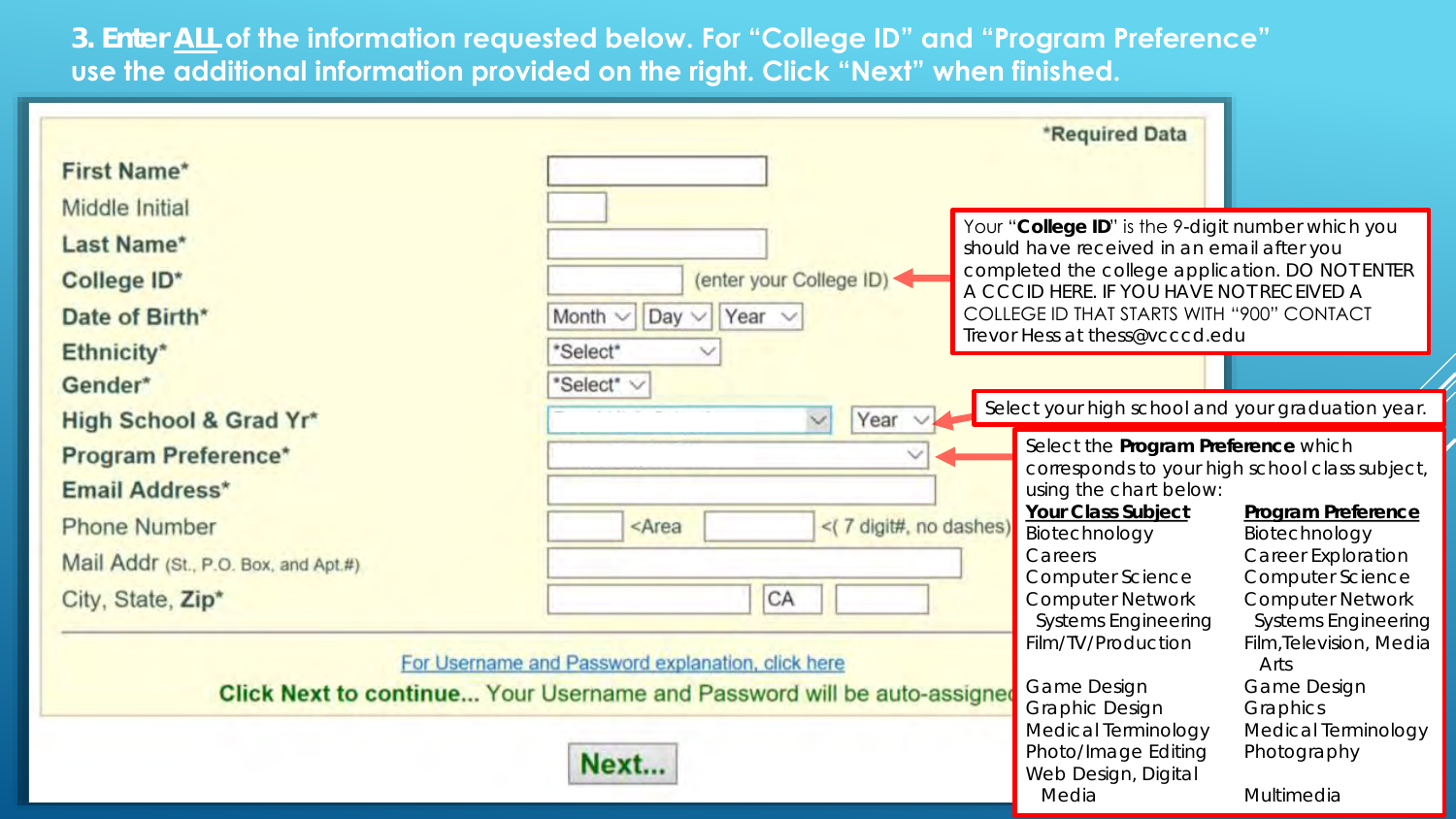**4. Make sure all of the information showing is correct. Write down or take a photo of your Assigned UserName and Assigned Password. When finished, click "Yes."**